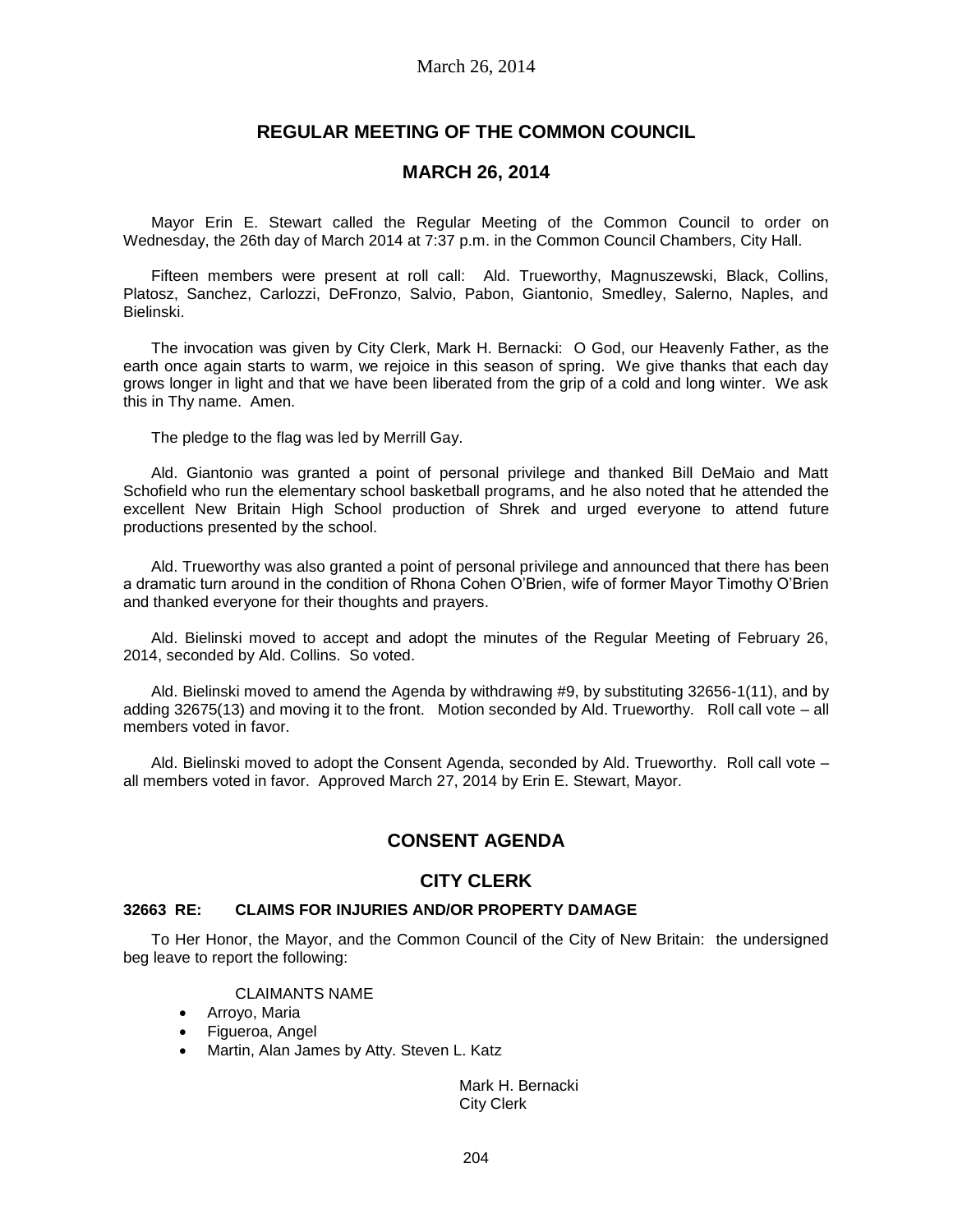## **OFFICE OF THE CORPORTION COUNSEL**

#### **32664 RE: JOHN ROSTKOWSKI V. CITY OF NEW BRITAIN**

To Her Honor, the Mayor, and the Common Council of the City of New Britain: the undersigned beg leave to report the following:

Please be advised that Summary Judgment has been ordered in favor of the City of New Britain by the United States District Court Honorable Judge Stefan R. Underhill on March 11, 2014 in the above captioned matter. On July 19, 2013, the Office of Corporation Counsel filed a Motion for Summary Judgment requesting judgment in its favor alleging that the plaintiff could not demonstrate a prima facie case for disability discrimination under the American Disability Act and in addition, the Defendant, City of New Britain, had a legitimate nondiscriminatory reason for not hiring the Plaintiff. The Honorable Court agreed that the plaintiff had failed to make a sufficient showing on an essential element of his case with respect to which he had the burden of proof at trial and summary judgment was appropriate. Specifically, the Court had ruled that the plaintiff could not demonstrate that the hiring authority regarded him as having a disability and that the City of New Britain's legitimate nondiscriminatory reason was a pretext for perceived disability discrimination.

> Irena J. Urbaniak City Attorney

# **PURCHASING DEPARTMENT**

#### **32665 RE: NEW LADDER TRUCK FOR FIRE DEPARTMENT**

To Her Honor, the Mayor, and the Common Council of the City of New Britain: the undersigned beg leave to report the following:

Public Bid No. 3761 was solicited and received in accordance with the Purchasing Ordinances of the City of New Britain for the purchase of a New Ladder Truck for the New Britain Fire Department. The New Ladder Truck will replace a Ladder Truck that the Fire Department has been utilizing since 1982. A portion of the funding, twenty percent (20%), for the purchase for this New Ladder Truck was approved by the Common Council at their June 27, 2013 meeting and the remainder of the funding is from a Federal Grant. The funding has been setup within the City's Capital Equipment Fund Account Number, 0041200114-57021, Fire Truck, Ladder 1.

Invitations to bid were solicited and the bid was duly advertised in the New Britain Herald Newspaper, the City and State of Connecticut's Department of Administration Services websites and mailed to twenty-four (24) Fire Truck Companies. The Purchasing Agent did not receive any letters from the Fire Truck Companies on the mailing list who indicated that they could not respond to the bid request. The responses received are on file in the Town Clerk's Office.

The bid was reviewed for conformance to specifications by the Fire Department Administration and the Purchasing Agent. Smeal Fire Apparatus Company's bid that they submitted met all of the bid specifications for the New Ladder Truck. Smeal Fire Apparatus Company also has a Federal Government's GSA Contract Award, GS-30F-010BA for Fire Apparatuses. The bid price submitted by Smeal Fire Apparatus Company was per their Federal Government contract price for the New Ladder Truck. Therefore the Fire Chief is recommending the bid be awarded to Smeal Fire Apparatus Company who submitted the only bid and met all of the bid specifications. The Fire Chief is also recommending that only \$33,676.00 of the equipment be purchased so that the total cost meets the budget amount for the New Ladder Truck.

RESOLVED: That the Purchasing Agent is hereby authorized to enter into a contract and issue a Purchase Order to Smeal Fire Apparatus Company, Snyder, NE, for the purchase of a New Ladder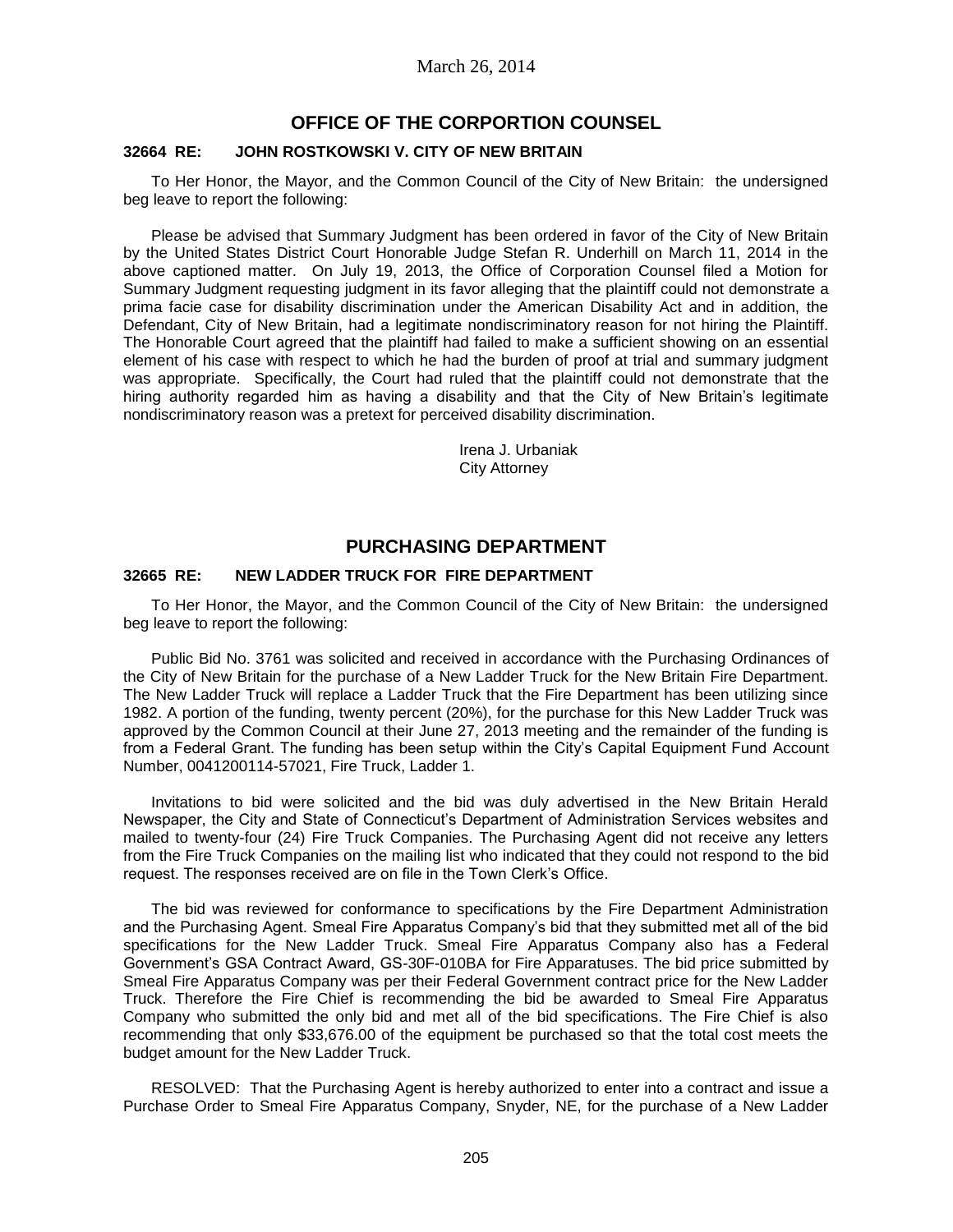Truck for the New Britain Fire Department for \$1,214,000.00 per the terms and specifications of Public Bid No. 3761.

> Jack Pieper Purchasing Agent

## **32666 RE: EMERGENCY PURCHASE ORDER FOR THE PURCHASE OF TREES FOR PARKS & RECREATION DEPT.**

To Her Honor, the Mayor, and the Common Council of the City of New Britain: the undersigned beg leave to report the following:

In accordance with City Code of Ordinances, Chapter 2, Article VIII, Division V, Section 2-606a, emergency purchase order was authorized by the Mayor and issued to the vendor listed below on March 7, 2014

| Supplier               | Item  | <b>Total Price</b> |
|------------------------|-------|--------------------|
| Winfield Nursery, Inc. | Trees | \$12,000.00        |
| West Suffield, CT.     |       |                    |

The Purchasing Agent reports that no formal bid solicitation and advertisement as outlined in the Purchasing Ordinances were made for this item. In accordance with Section 2-606b of the City Code of Ordinances, the Purchasing Agent reports:

A Purchase Order was requested by the Public Works Department, Parks and Recreation Division, for the purchase of approximately seventy-four (74) Cherry, Elm, Walnut, Maple, Redbud, Sweetgum and Golden Chain trees. The trees will be planted throughout the City. A tree canopy study was conducted by the Central Connecticut Regional Planning Agency. The study results showed that more trees were needed to be planted within the City. The Parks and Recreation Division will be reimbursed for the purchase of these trees from a grant that the City received from the Central Connecticut Regional Planning Agency after the study was conducted. The grant will expire on July 1, 2014. The City's Arborist contacted several nurseries regarding the purchase of both the different sizes and the different types of trees that fulfills the grant's requirements. Because of this reason, time, sizes and variety of trees required, the Parks and Recreation Division needed to place the tree order immediately so that the trees could be reserved, delivered and planted by June 30, 2014 before the grant expired. Funding for the purchase of the trees came from the Public Works Department, Parks and Recreation Division's, account number, 001419002-5336, Forestry, other Purchase Services.

> Jack Pieper Purchasing Agent

# **TAX DEPARTMENT**

#### **32667 RE: TAX ABATEMENTS, CORRECTIONS AND REFUNDS**

To Her Honor, the Mayor, and the Common Council of the City of New Britain: the undersigned beg leave to report the following:

The Collector of Taxes has referred a list of tax abatements, corrections and refunds. Acceptance and adoption is respectfully recommended.

> Cheryl S. Blogoslawski Tax Collector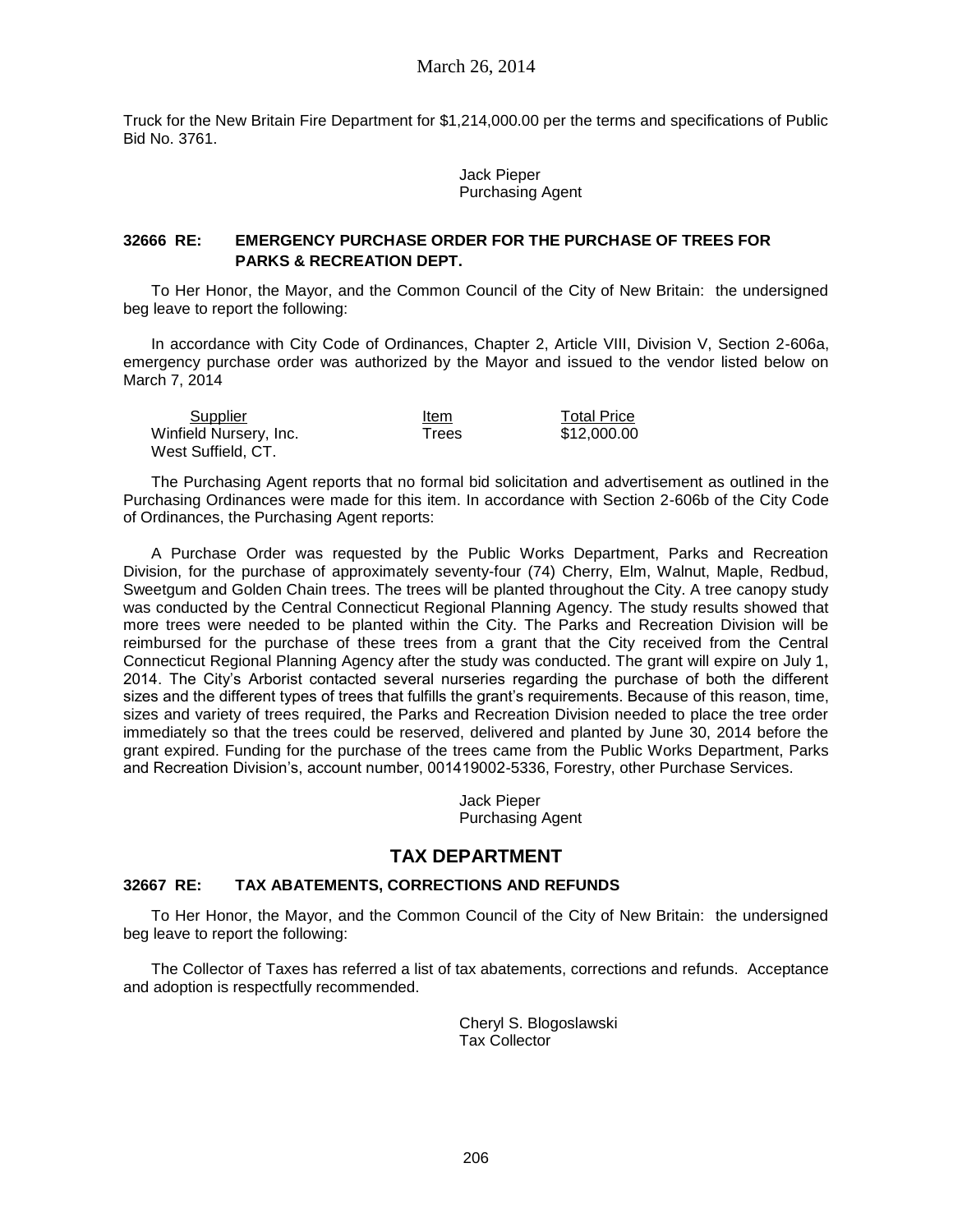## **COMMIITTEE ON LICENSES**

#### **32651-1 RE: SACRED HEART CHURCH ANNUAL PARISH FESTIVAL "ODPUST".**

To Her Honor, the Mayor, and the Common Council of the City of New Britain: the undersigned beg leave to report the following:

The Committee on Licenses, held a meeting on Monday, March 24, 2014, at 7:00 pm in the Council Chambers, voted to adopt and to refer back to the Common Council with a favorable recommendation the following:

RESOLVED; by the Common Council of the City of New Britain that the Mayor be hereby authorized to issue to the Sacred Heart Church Annual Parish Festival "Odpust" said licenses as may be issued under Chapter 5, Section 5-15 through 5-22, of the Code of Ordinances for Friday, June 27, 2014, and Saturday, June 28, 2014, for the purpose of conducting their annual parish festival "Odpust" on the Sacred Heart grounds, Broad Street and Gold Street.

> Alderman Adam Platosz **Chair**

## **32652-1 RE: DOZYNKI FESTIVAL**

To Her Honor, the Mayor, and the Common Council of the City of New Britain: the undersigned beg leave to report the following:

The Committee on Licenses, held a meeting on Monday, March 24, 2014, at 7:00 pm in the Council Chambers, voted to adopt and to refer back to the Common Council with a favorable recommendation the following:

RESOLVED; by the Common Council of the City of New Britain that the Mayor be hereby authorized to issue to the Polish Council of Greater New Britain said licenses as may be issued under Chapter 5, Section 5-15 through 5-22, of the Code of Ordinances for Saturday, August 23, 2014, and Sunday, August 24, 2014, for the purpose of conducting their annual "Dozynki" festival at the Polish Falcon "Polanka" Field on Farmington Avenue, New Britain, Connecticut.

> Alderman Adam Platosz Chair

## **32653-1 RE: PULASKI CLUB BAZAAR/CARNIVAL**

To Her Honor, the Mayor, and the Common Council of the City of New Britain: the undersigned beg leave to report the following:

The Committee on Licenses, held a meeting on Monday, March 24, 2014, at 7:00 pm in the Council Chambers, voted to adopt and to refer back to the Common Council with a favorable recommendation the following:

RESOLVED; by the Common Council of the City of New Britain that the Mayor be hereby authorized to issue to the Pulaski Club, Inc. said licenses as may be issued under Chapter 5, Section 5-15 through 5-22, of the Code of Ordinances for Friday, April 25, 2014, Saturday, April 26, 2014, from 5:00 pm to 10:00 pm, and Sunday, April 27, 2014, from 12:00 pm to 6:00 pm, for the purpose of conducting a bazaar/carnival in the Pulaski Club, Inc. parking lot at 89 Grove Street, New Britain, Connecticut.

> Alderman Adam Platosz **Chair**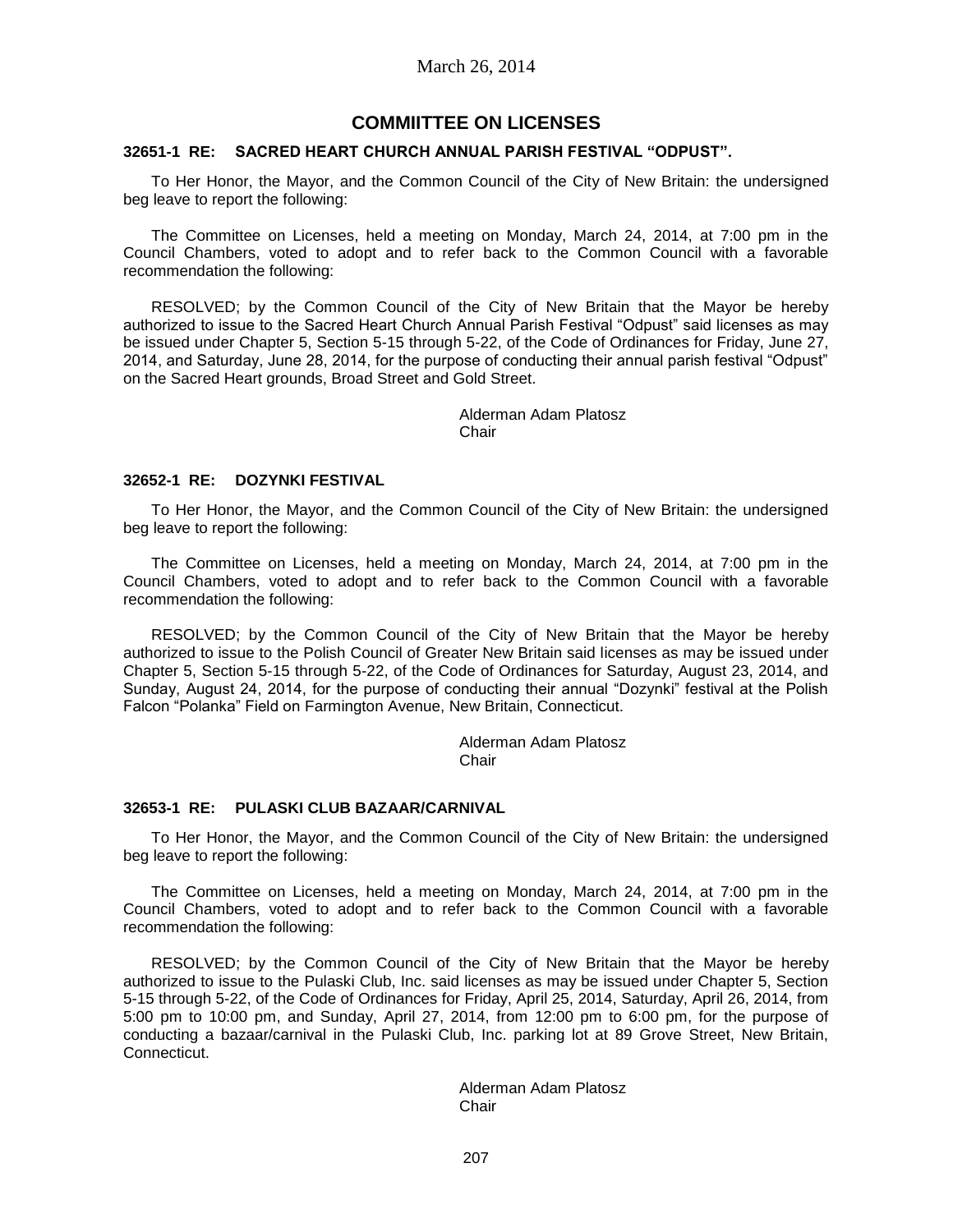# **REPORTS OF LEGISLATIVE COMMITTEES, BOARDS, COMMISSIONS AND DEPARTMENT**

# **PARKS AND RECREATON DEPARTMENT**

## **32637-1 RE: TREE OVERHANG/VISIBILITY IMPAIRMENT - INTERSECTION OF ROOSEVELT STREET AND EDGEWOOD AVENUE**

To Her Honor, the Mayor, and the Common Council of the City of New Britain: the undersigned beg leave to report the following:

In response to the City Council's petition #32637, the Arborist and tree crew went to the intersection of Roosevelt Street and Edgewood Avenue and removed two Maple Trees and lifted up the canopy of an Oak Tree to increase the visibility of this intersection. There is additional shrubbery that is located on private property.

Furthermore, The Department of Public Works did an on-site inspection in regards to the complaint and found that there is a row of arborvitae along the south property line of #133 Roosevelt Street that prevents a driver stopped at the intersection from seeing oncoming traffic and is a safety issue. The Department of Public Works had issued a notice on March 4, 2014 to the property owner that they must abate the safety hazard in accordance to Sec. 21-5 of the City of New Britain Code of Ordinance.

> Matthew Cannata Chairman, Parks and Recreation Commission

Ald. Salerno moved to accept and adopt, seconded by Ald. Giantonio. So voted. Approved March 27, 2014 by Mayor Erin E. Stewart.

# **DEPARTMENT OF PUBLIC WORKS**

## **32637-2 RE: TREE OVERHANG/VISIBILITY IMPAIRMENT - INTERSECTION OF ROOSEVELT STREET AND EDGEWOOD AVENUE**

To Her Honor, the Mayor, and the Common Council of the City of New Britain: the undersigned beg leave to report the following:

The Department of Public Works did an on-site inspection in regards to the complaint and found that there is a row of arborvitae along the south property line of #133 Roosevelt Street that prevents a driver stopped at the intersection from seeing oncoming traffic and is a safety issue. The Department of Public Works had issued a notice on March 4, 2014 to the property owner that they must abate the safety hazard in accordance to Sec. 21-5 of the City of New Britain Code of Ordinance.

#### Mark E. Moriarty, Director

Ald. Salerno moved to accept and adopt, seconded by Ald. Giantonio. So voted. Approved March 27, 2014 by Mayor Erin E. Stewart.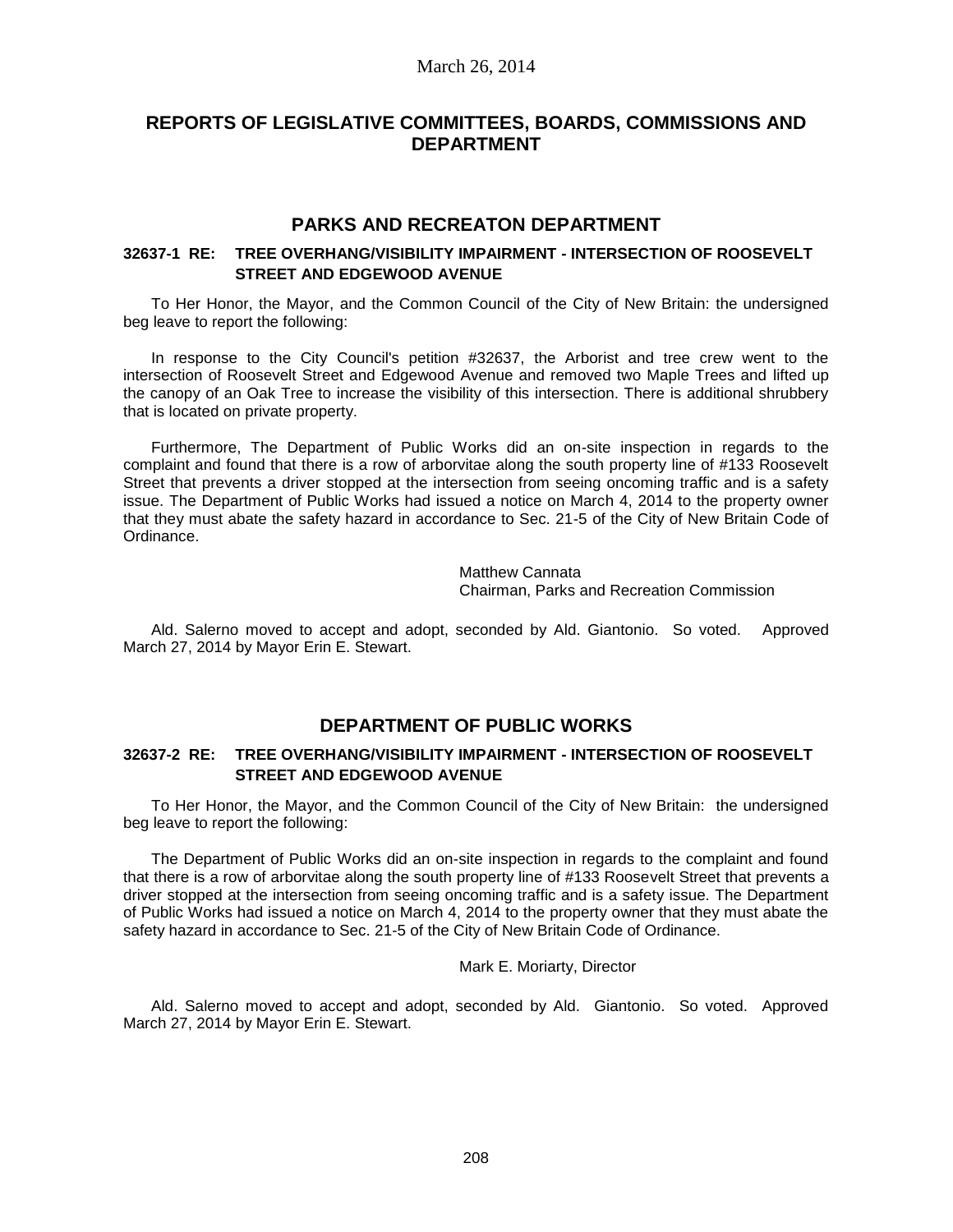# **NEW BUSINESS**

# **RESOLUTION**

## **32675 RE: MERRILL GAY APPOINTED TO THE BOARD OF EDUCATION TO FILL VACANCY CREATED BY THE RESIGNATION OF ARAM AYALON**

To Her Honor, the Mayor, and the Common Council of the City of New Britain: the undersigned beg leave to recommend the adoption of the following:

Whereas; there is a vacancy on the Board of Education due to the resignation of Aram Ayalon; and

Whereas; pursuant to the Charter of the City of New Britain, 3-2 (f) (2), the Common Council is vested with the authority to fill the vacancy of a member on the Board of Education; NOW, THEREFORE, BE IT

RESOLVED; that the following individual be appointed to fill the vacancy on the Board of Education.

NAME ADDRESS TERM Merrill Gay (D) 27 Brady Avenue, New Britain, CT 06052 03/26/14 – 11/10/2015

> Alderman Michael Trueworthy Mayor Pro Tem

Ald. Trueworthy moved to accept and adopt, seconded by Ald. Bielinski. So voted. Approved March 26, 2014 by Mayor Erin E. Stewart.

Ald. Trueworthy moved to suspend the rules in order to have Mr. Gay sworn in. City Clerk, Mark H. Bernacki administered the oath of office to Mr. Gay.

# **RESOLUTIONS RETURNED FROM COMMITTEE**

## **32651-2 RE: SACRED HEART CHURCH "ODPUST" FESTIVAL**

To Her Honor, the Mayor, and the Common Council of the City of New Britain: the undersigned beg leave to recommend the adoption of the following:

RESOLVED; by the Common Council of the City of New Britain that the Mayor be and is hereby authorized to issue to the Sacred Heart Church said licenses as may be issued under Chapter 5, Section 5-15 through 5-22, of the Code of Ordinances for Friday, June 27, 2014, and Saturday, June 28, 2014, for the purpose of conducting their annual parish festival "Odpust" on the Sacred Heart Church grounds, Broad Street and Gold Street, New Britain, Connecticut.

#### Alderman David DeFronzo

Ald. Defronzo moved to accept and adopt, seconded by Ald. Platosz. So voted. Approved March 27, 2014 by Mayor Erin E. Stewart.

#### **32652-2 RE: DOZYNKI FESTIVAL**

To Her Honor, the Mayor, and the Common Council of the City of New Britain: the undersigned beg leave to recommend the adoption of the following:

RESOLVED; by the Common Council of the City of New Britain that the Mayor be and is hereby authorized to issue to the Polish Council of Greater New Britain, said licenses as may be issued under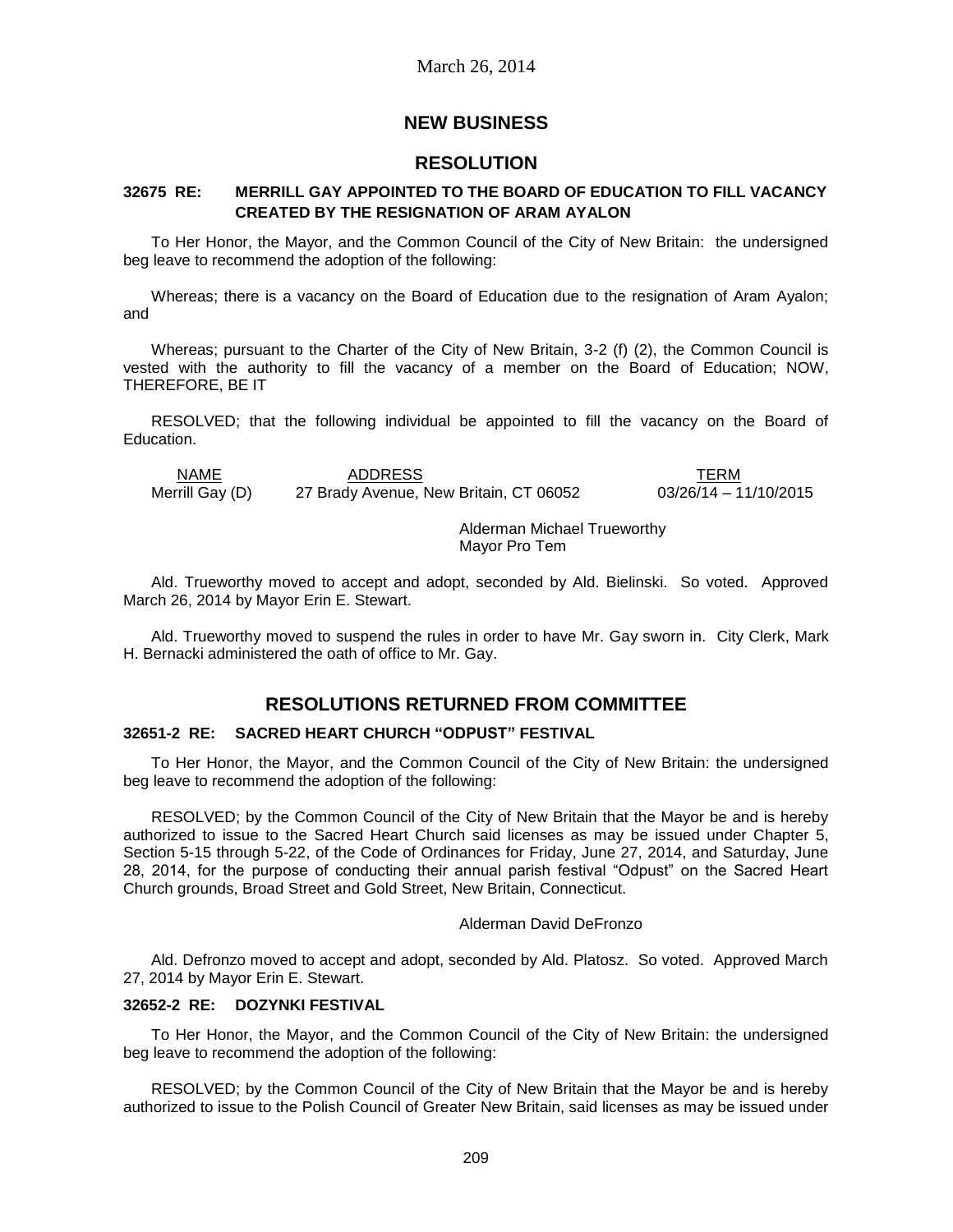Chapter 5, Section 5-15 through 5-22, of the Code of Ordinances for Saturday, August 23, 2014, and Sunday, August 24, 2014, for the purpose of conducting the Annual "Dozynki" Festival at the Polish Falcon "Polanka" Field on Farmington Avenue, New Britain, Connecticut.

## Alderman David DeFronzo

Ald. Defronzo moved to accept and adopt, seconded by Ald. Platosz. So voted. Approved March 27, 2014 by Mayor Erin E. Stewart.

#### **32653-2 RE: PULASKI CLUB BAZAAR/CARNIVAL**

To Her Honor, the Mayor, and the Common Council of the City of New Britain: the undersigned beg leave to recommend the adoption of the following:

RESOLVED; by the Common Council of the City of New Britain that the Mayor be and is hereby authorized to issue to the Pulaski Club, Inc., said licenses as may be issued under Chapter 5, Section 5-15 through 5-22, of the Code of Ordinances for Friday, April 25, 2014, Saturday, April 26, 2014, from 5:00 pm to 10:00 pm, and Sunday, April 27, 2014, from 12:00 pm until 6:00 pm, for the purpose of conducting a bazaar/carnival in the Pulaski Club parking lot at 89 Grove Street, New Britain, Connecticut. The organization is also requesting that the police department allow the closure of Grove Street between Broad Street and Orange Street to vehicular traffic during the times of the bazaar/carnival.

#### Alderman David DeFronzo

Ald. DeFronzo moved to accept and adopt, seconded by Ald. Black. So voted. Approved March 27, 2014 by Mayor Erin E. Stewart.

# **NEW BUSINESS**

# **RESOLUTIONS**

## **32668 RE: FY 14 LOCIP BUDGET TRANSFER**

To Her Honor, the Mayor, and the Common Council of the City of New Britain: the undersigned beg leave to recommend the adoption of the following:

Whereas, the Fiscal Year 2014 State LOCIP allocation amounted to \$959,272,

Whereas, on June 6, 2013 the Council approved Resolution #32253-5 and the entire allocation of the FY 14 LOCIP entitlement to the City of New Britain to fund the South Main Street Corridor project,

Whereas, the City's roadways and monuments are in need of repair and rather than add to the debt burden of the City, it would be most prudent to fund these projects with the LOCIP funding,

Therefore, be it RESOLVED, that the FY 2014 LOCIP budget be transferred as follows:

|                        | ACCOUNT#         |           | <b>FROM</b> | ТO        | Change      |
|------------------------|------------------|-----------|-------------|-----------|-------------|
| South Main St Corridor | 2131500114-52078 | \$959.272 |             | \$ 50,000 | (\$909,272) |
| War Memorial Repair    | 2131500114-52079 | S         |             | \$250,000 | \$250,000   |
| <b>Streets</b>         | 2131500114-52080 |           |             | \$659,272 | \$659.272   |
|                        |                  | \$959,272 |             | \$959,272 | \$0         |

Alderman Michael Trueworthy Alderwoman Suzanne Bielinski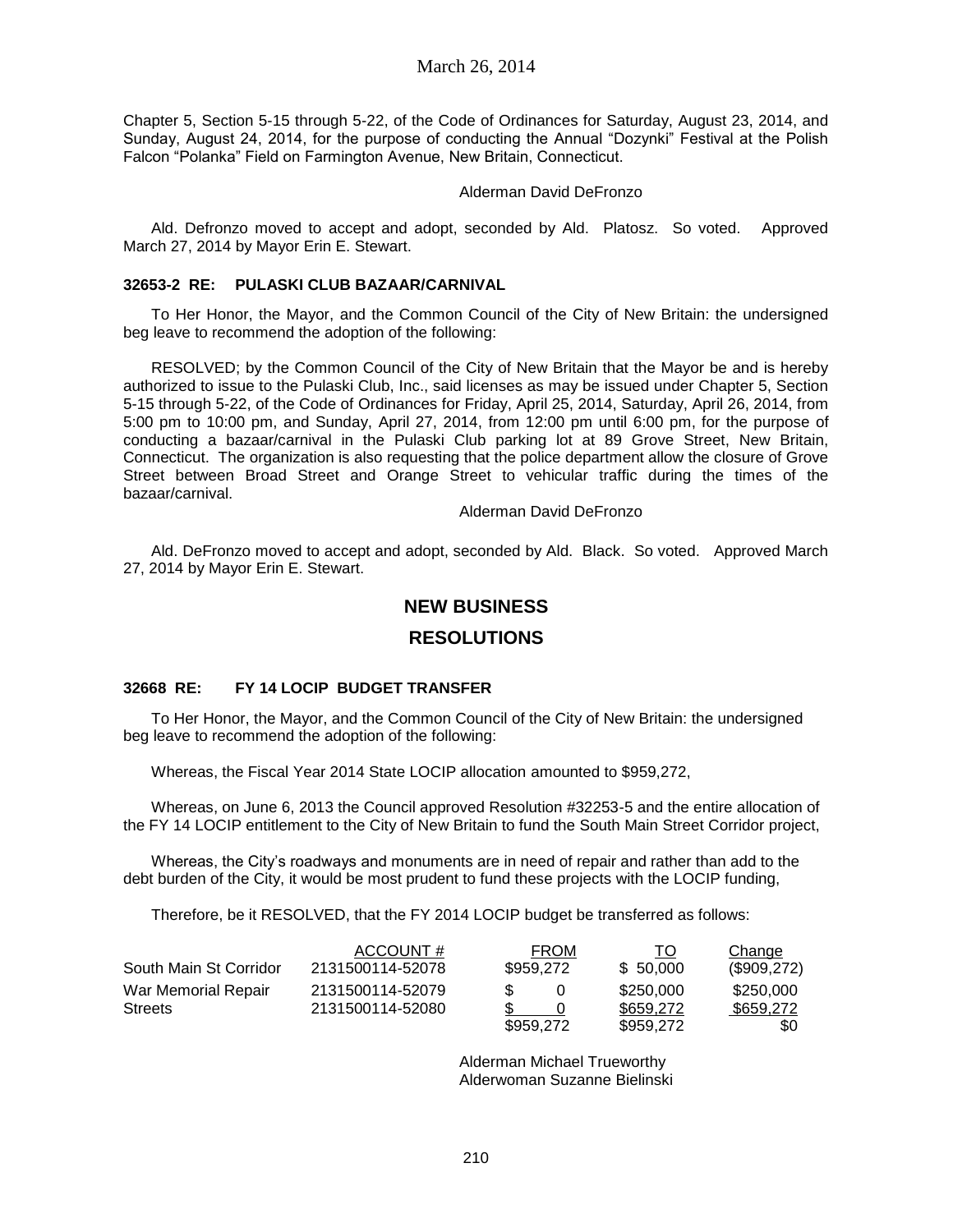Ald. Trueworthy moved to accept and adopt, seconded by Ald. Bielinski. Roll call vote – all members voted in favor. Approved March 27, 2014 by Mayor Erin E. Stewart.

## **32669 RE: APRIL 2014 – FAIR HOUSING MONTH**

To Her Honor, the Mayor, and the Common Council of the City of New Britain: the undersigned beg leave to recommend the adoption of the following:

Purpose: Proclaiming and promoting the month of April 12 Fair Housing Month.

Whereas; April 11, 2014, marks the 46th Anniversary of the enactment of the passage of Civil Rights Act of 1968, which was meant as a follow-up to the Civil Rights Act of 1964. The 1968 act expanded on previous acts and prohibited discrimination concerning the sale, rental and financing of housing based on race, religion, national origin, sex, (and as amended) handicap and familial status. Title VIII of the Act is also known as the Fair Housing Act (of1968); and

Whereas; each year the U.S. Department of Housing and Urban Development (HUD) and communities and organizations across the country recognize Fair Housing Month by hosting an array of activities that enhance the community's awareness of their fair housing rights and highlight the national commitment to end housing discrimination; and

Whereas; the City of New Britain is committed to reinforcing the Federal Fair Housing Act, supporting the Commission on Human Rights and Opportunities efforts, recognizing that the federal housing laws must be supplemented by an Affirmative Statement publicly endorsing the rights of all people to full and equal housing opportunities in the neighborhood of their choice; and

Whereas; the Commission on Human Rights and Opportunities of the City of New Britain shall consider any and all complaints of housing discrimination violations and shall refer the same to the State of Connecticut Commission on Human Rights and Opportunities and to the United States Department of Housing and Urban Development;

NOW, THEREFORE, BE IT RESOLVED: that Mayor Erin E. Stewart and the Common Council of the City of New Britain do hereby declare April 2014 as a month to celebrate and honor all efforts which guarantee the rights of people's choice to live free of discriminatory housing practices and proclaim this month as: "Fair Housing Month in the City of New Britain".

#### Alderwoman Tonilynn Collins

Ald. Collins moved to accept and adopt, seconded by Ald. Bielinski. So voted. Approved March 27, 2014 by Mayor Erin E. Stewart.

## **32479-1 RE: INCREASING PURCHASE ORDER FOR ON-CALL ENGINEERING SERVICES – URBAN ENGINEERS**

To Her Honor, the Mayor, and the Common Council of the City of New Britain: the undersigned beg leave to recommend the adoption of the following:

Whereas, A Report of Finance Department, Item no. 32479, for on-call engineering services was approved by the Common Council on September 25, 2013; and

Whereas, the purpose of this Report was to issue an assignment to Urban Engineers for Temporary Engineering Services and provide consulting staff to the Public Works Department, Engineering Division; and

Whereas, the Engineering Division continues to operate at a reduced staff level due to Illness and retirement of some of its employees and needs a qualified engineer to continue assisting with the design of existing projects in order to meet the schedule of existing grants; and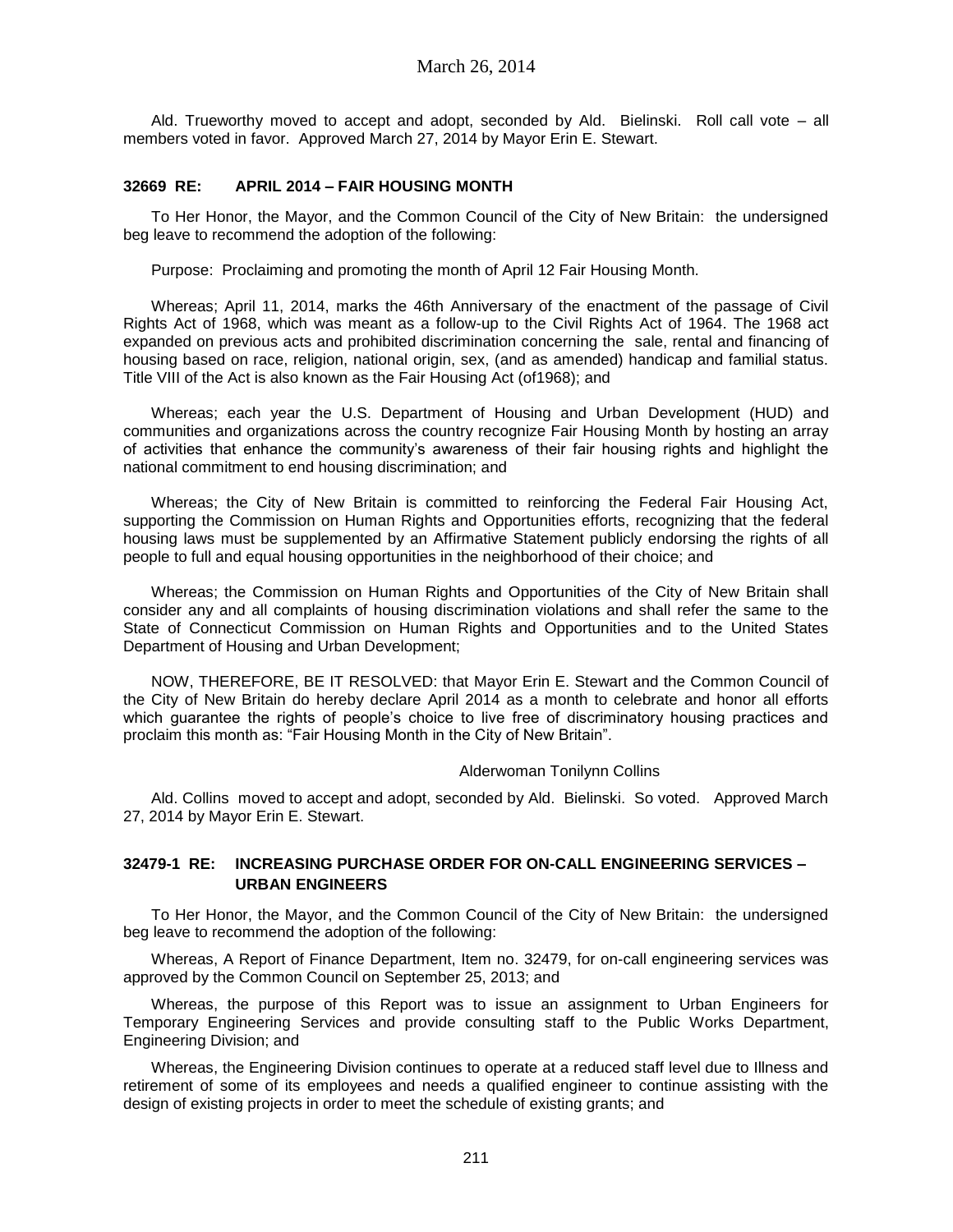Whereas, The Public Works Department would like to increase the existing Purchase Order to Urban Engineers in the amount of \$37,400 to continue providing this temporary engineering service; and

THEREFORE BE IT RESOLVED, that the Common Council authorizes the Purchasing Agent to increase Purchase Order P0021388 in the amount of \$37,400 to Urban Engineers for Temporary Engineering Services.

> Alderman Carlo Carlozzi, Jr. Alderwoman Eva Magnuszewski Alderman Emmanuel Sanchez Alderman Don Naples

Ald. Carlozzi moved to accept and adopt, seconded by Ald. Sanchez. Roll call vote – all members voted in favor. Approved March 27, 2014 by Mayor Erin E. Stewart.

## **32670 RE: POPE JOHN PAUL II CATHOLIC SCHOOL BAZAAR/CARNIVAL**

To Her Honor, the Mayor, and the Common Council of the City of New Britain: the undersigned beg leave to recommend the adoption of the following:

RESOLVED; by the Common Council of the City of New Britain that the Mayor be and is hereby authorized to issue to the Pope John Paul II Catholic School, said licenses as may be issued under Chapter 5, Section 5-15 through 5-22, of the Code of Ordinances for the period of June 19-21, 2014, for the purpose of conducting a bazaar/carnival on the Pope John Paul II Catholic School grounds, 221 Farmington Avenue, New Britain, Connecticut.

> Alderman David DeFronzo Alderman Don Naples Alderman Robert Smedley

Ald. DeFronzo moved to accept and refer to the License Committee, seconded by Ald. Platosz. So voted. Approved March 27, 2014 by Mayor Erin E. Stewart.

## **32671 RE: PROPOSED AMENDMENT TO SEC. 19-130 OF THE ORDINANCES – LAND USE APPLICATION FEES**

*Proposed Amendment on File in the Town Clerk's Office*

Ald. Salerno moved to accept and refer to the Committee on Planning, Zoning and Housing, Seconded by Ald. Pabon. So voted. Approved March 27, 2014 by Mayor Erin E. Stewart.

#### **32673 RE: APRIL 2014 DESIGNATED AS "AUTISM AWARENESS MONTH"**

To Her Honor, the Mayor, and the Common Council of the City of New Britain: the undersigned beg leave to recommend the adoption of the following:

Whereas; Autism spectrum disorder (ASD) and autism are both general terms for a group of complex disorders of brain development. These disorders are characterized, in varying degrees, by difficulties in social interaction, verbal and nonverbal communication and repetitive behaviors. They include autistic disorder, Rett syndrome, childhood disintegrative disorder, pervasive developmental disorder - not otherwise specified (PDD-NOS) and Asperger syndrome; and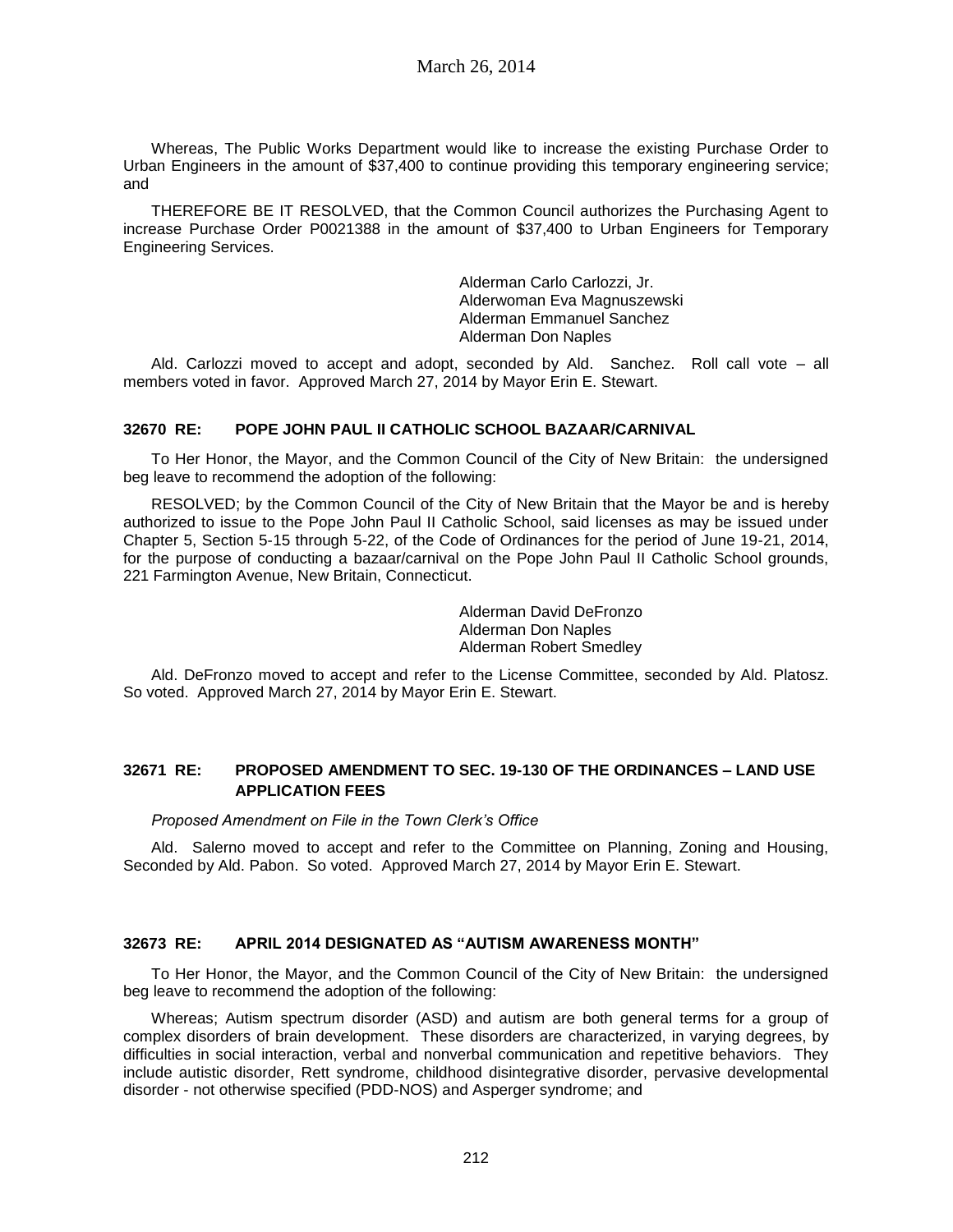Whereas; did you know the following facts about autism; and

- Autism now affects 1 in 88 children and 1 in 54 boys
- Autism prevalence figures are growing
- Autism is the fastest-growing serious developmental disability in the U.S.
- Autism costs a family \$60,000 a year on average
- Autism receives less than 5% of the research funding of many less prevalent childhood diseases
- Boys are nearly five times more likely than girls to have autism
- There is no medical detection or cure for autism

Whereas; the Seventh Annual World Autism Awareness Day is April 2, 2014. Every year, autism organizations around the world celebrate the day with unique fundraising and awareness-raising events; and

Whereas; the Autism Society has been celebrating National Autism Awareness Month since the 1970s. The United States recognizes April as a special opportunity for everyone to educate the public about autism and issues within the autism community; NOW, THEREFORE, BE IT

RESOLVED; by the Common Council and Mayor of the City of New Britain, recognize that April is designated as "Autism Awareness Month".

#### Alderman Adam Platosz

Ald. Platosz moved to accept and adopt, seconded by Ald. Magnuszewski. So voted. Approved March 27, 2014 by Mayor Erin E. Stewart.

## **32656-1 RE: CHANGE OF MEMBERSHIP ON THE SCHOOL BUILDING COMMITTEE – GAFFNEY ELEMENTARY SCHOOL CONSTRUCTION PROJECTS**

To Her Honor, the Mayor, and the Common Council of the City of New Britain: the undersigned beg leave to recommend the adoption of the following:

Whereas, the Code of Ordinances Section 2-306 as amended in August 2007 now has one School Building Committee rather than a committee for each project; however, the State Department of Education requires that the City still designate a committee for each project; now,

Whereas, Resolution 32656, which was accepted and adopted on March 12, 2014, requires amendment due to membership change,

THEREFORE, BE IT RESOLVED that the School Building Committee designated as the following members, be appointed and also serve as the School Building Committee for the Gaffney Elementary School Construction Projects.

- Address Mame<br>1. Ms. Sheila Smith, Chair (D) 300 Steele Street, New B
- 
- 
- 
- 
- 
- 7.

300 Steele Street, New Britain, CT 06052 2. Mr. Peter Smulski (D) 47 Oakwood Drive, New Britain, CT 06052 3. Mr. Timothy Stewart (R) 60 Wightman Road, New Britain, CT 06052 4. Mrs. Frances Wolski (D) 22 Kenwood Drive, New Britain, CT 06052 5. Mr. Carmen D'Agostino (D) 99 Forest Street, New Britain, CT 06052 6. Mr. Robert Pleines (D) 2162 Stanley Street, New Britain, CT 06053

Ex Officio [Per Code of Ordinance Section 2-306 (d)] Kelt Cooper, Superintendent of Schools or Designee

City and Board of Education Liaisons Alderman Adam Platosz (D), Common Council Liaison, Ex Officio